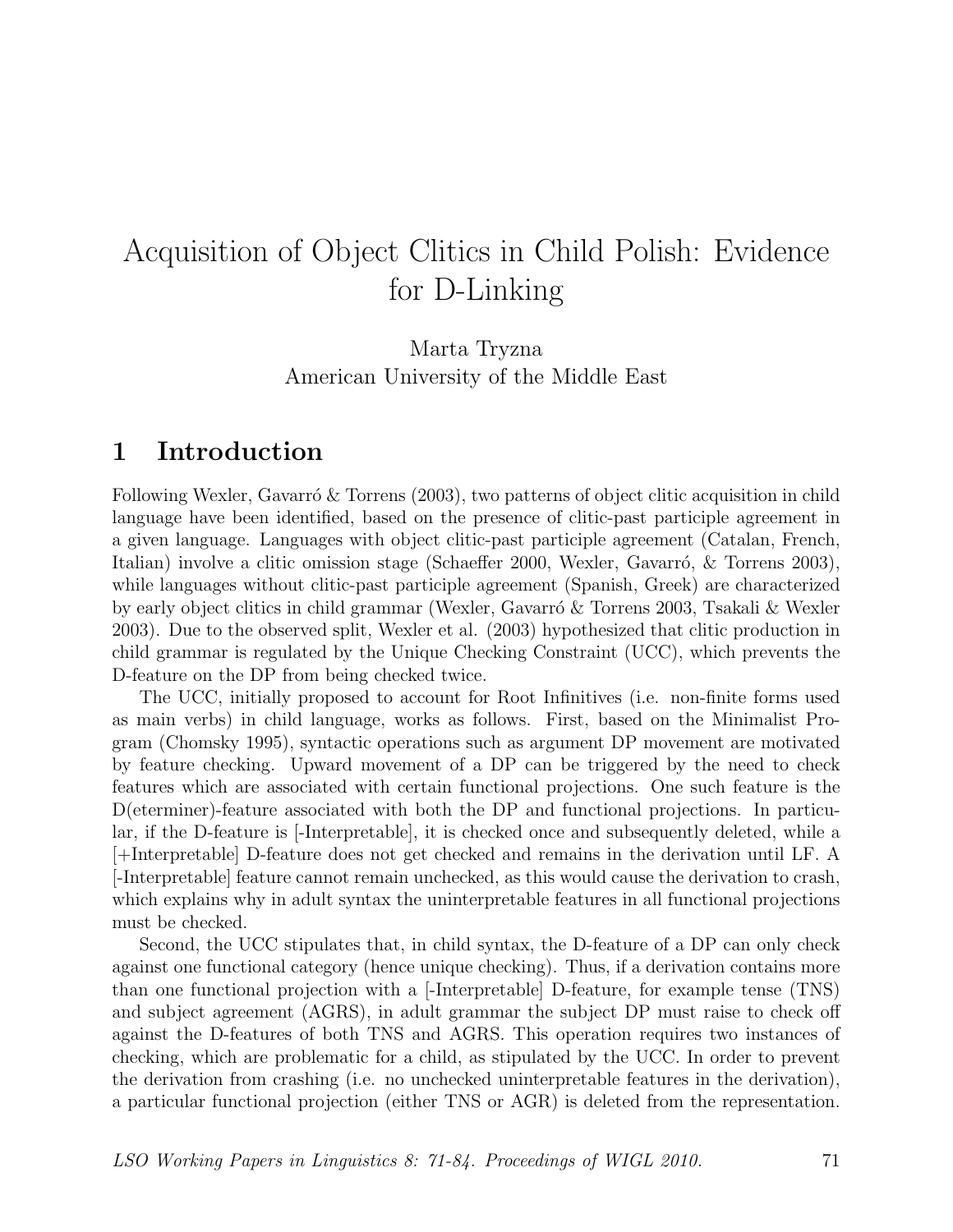Thus, child grammar checks the D-feature against either TNS or AGRS, projecting only one of these INFL functional layers. As a result, either tense or agreement is omitted.

Third, the fact that children produce finite utterances alongside non-finite ones (Root Infinitives, or RI) follows from a constraint on LF called Minimize Violations: choose a numeration whose derivation violates as few grammatical properties as possible. If two numerations are both minimal violators, choose either one. (Wexler 1998:64). Since the projection of both TNS and ARG violates the UCC (one violation), while the projection of only one of those functional categories violates well-formedness (one violation), Minimize Violations gives the child a choice between these two numerations, which accounts for optionality with respect to the production of both finite and non-finite verb forms in early syntax.

Finally, the interpretability of the D-feature in functional projections is parameterized, which accounts for the fact that DP raising occurs in some languages in order to check the [-Interpretable] D-feature but does not occur in others where that feature is [+Interpretable]. In order for the derivation to converge and the verbs to be marked for tense and agreement, both uninterpretable D-features under T and AGRS have to be checked. In order to account for the different RI rates in pro-drop and non pro-drop languages, Wexler assumes that in INFL-licensed pro-drop languages AGRS is pronominal, and either contains a [+Interpretable] D-feature which does not need to be checked or contains no D-feature. In such cases, the subject does not raise to check off the D-feature of AGR, but only raises to TNS. Thus, only one instance of checking is required for the numeration to converge, so that the UCC is said to apply vacuously. The output is the same as the adult representation: there are no unchecked D-features and the derivation does not crash.

The UCC was later extended to account for cross-linguistic patterns of clitic acquisition. To account for the syntax of clitics, Wexler (2003) follows Sportiche (1996) in assuming base-generated pronominal clitics as heads of their own functional projection ClP. The clitic associate is a pro which is base-generated in the canonical object position as a V complement. It undergoes overt movement to  $[spec, CIP]$  licensing the object clitic in  $Cl<sup>0</sup>$ , as seen in (1):

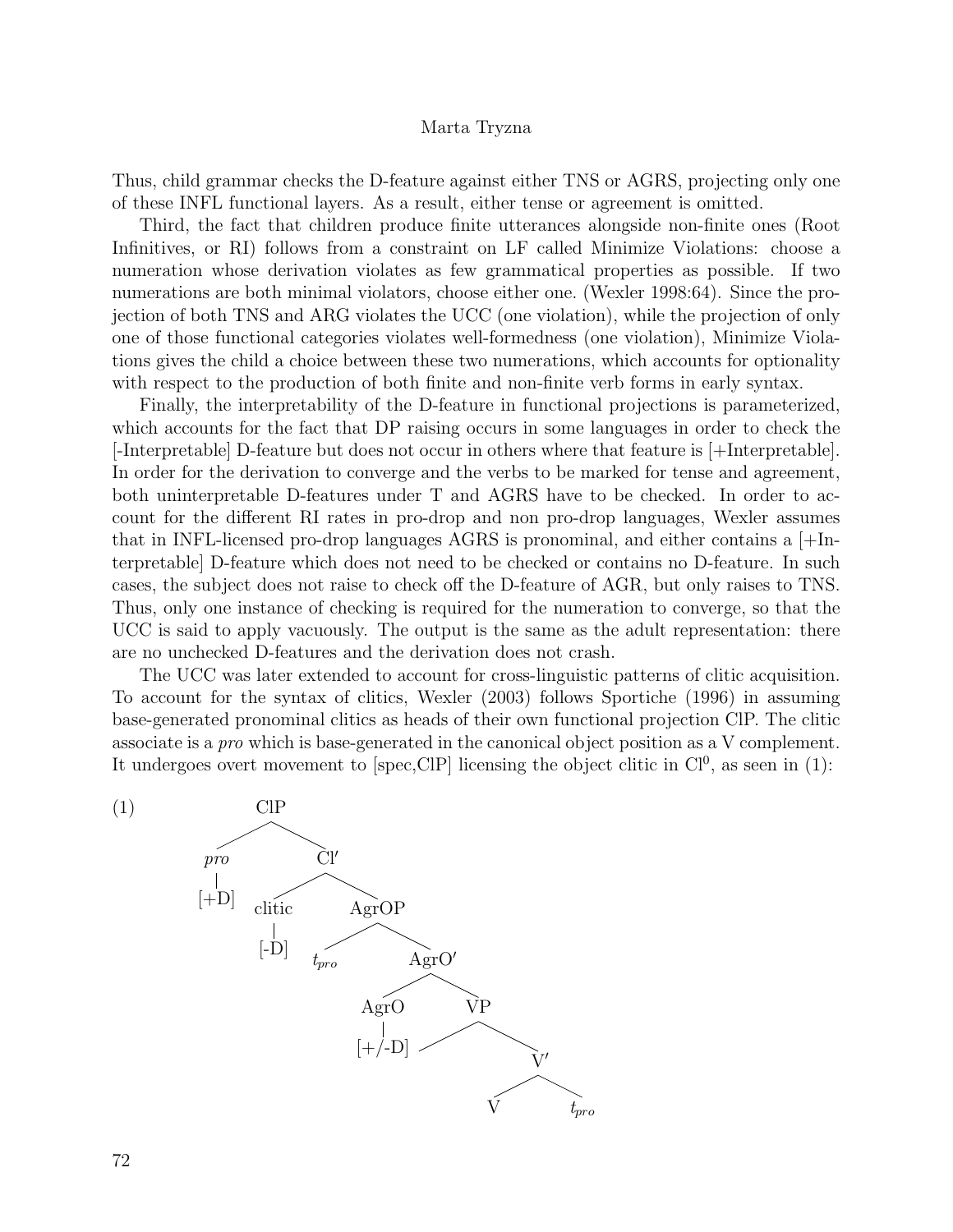#### Acquisition of Object Clitics in Child Polish: Evidence for D-Linking

In Wexlers extension of Sportiche's analysis, clitic licensing takes place by checking the inherently uninterpretable D-feature in ClP in a specifier-head configuration. In languages such as French, Italian and Catalan, the past participle agrees with the object clitic in  $\phi$ features, so that there is D-checking in AgrO. Contrary to Kayne (1989), Wexler argues that all languages project AgrO, not only those with clitic-past participle agreement. Crucially, AgrO is not only responsible for realizing participial agreement through the movement of the clitic associate via spec,AgrO, but also for checking case and  $\phi$ -features on clitics. Thus, on its way to spec,ClP the clitic associate pro obligatorily moves via spec, AgrO, where it receives its Accusative case and  $\phi$ -features, which are subsequently transferred to the clitic in a spec-head configuration in ClP.

The acquisition facts are explained as follows. In languages with clitic-past participle agreement such as Italian, French, Catalan or Romanian, the D-feature in AgrO is  $|\text{-Interpretable}|$  and needs to be checked by the  $|\text{+Interpretable}|$  D-feature of the pro clitic associate, which requires two instances of D-checking (in AgrO and in ClP). The UCC however, prevents double D-checking from occurring, thus forcing the children to drop the clitic, which accounts for the high rate of clitic omission. In contrast, languages without clitic-participle agreement, such as Spanish and Greek, have a [+Interpretable] D-feature in AgrO, and therefore require only one instance of D-checking in ClP. As a result, clitic omission does not occur, as confirmed by early Spanish clitic production data (Wexler, Gavarró & Torrens 2003).

Ivanov (2008) proposes an extension of Wexler's theory, necessitated by his finding of an unpredicted clitic omission stage in child Bulgarian. Following Belletti (2000), who introduces a functional projection APPP (past participle agreement phrase) above AgrOP to account for clitic-participle agreement, Ivanov argues that APPP is only projected in languages with clitic-participle agreement and only in participial constructions, while AgrOP is always projected but its D-feature value is parameterized. Thus, Bulgarian does not project APPP and has a [-Interpretable] D-feature in AgrOP, which results in a double-checking requirement (in ClP and AgrOP). Given the UCC, which prevents double D-checking from taking place, clitic omission occurs in child Bulgarian. In contrast, in languages such as Spanish and Greek, the D-feature in AgrOP is [+interpretable], and clitic omission does not occur (only one instance of D-checking is required in ClP). Although Ivanov (2008) successfully accounts for Bulgarian data and 'saves' the UCC, his conclusion that Bulgarian AgrO must have an uninterpretable D-feature is purely stipulative, as he provides no independent syntactic evidence, apart from indirect acquisition data, that D in AgrO is indeed uninterpretable in Bulgarian.

## 2 The Present Study

## 2.1 Goals

Polish is a clitic-rich language where object clitics do not agree with the past participle (Witko's 1998). However, the acquisition facts of Polish clitics have not been researched so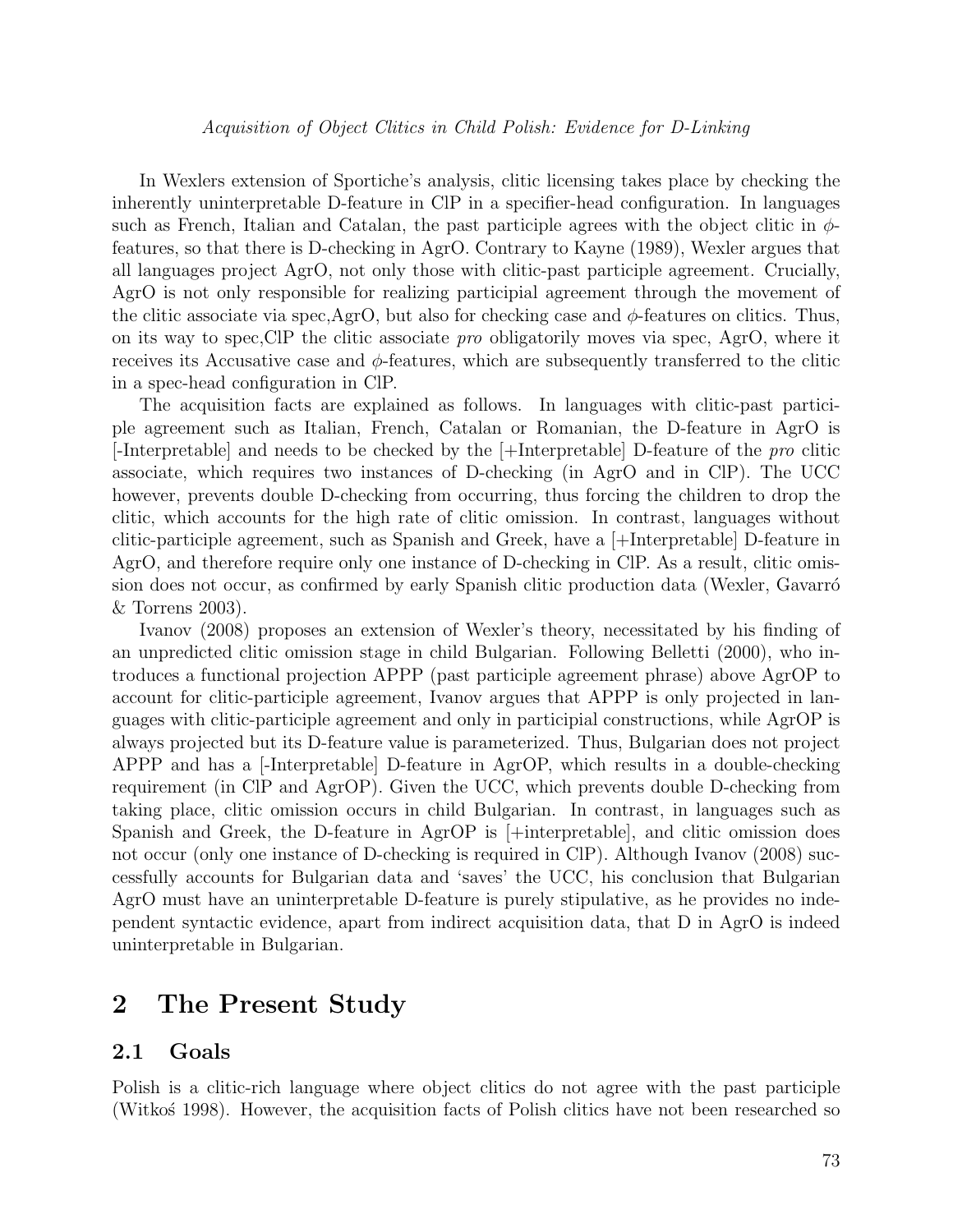far. Also, all acquisition experiments thus far have focused on the production data, largely ignoring clitic comprehension facts. Thus, the present study has three goals. The main goal of the study is to test the predictions following from Wexler's Unique Checking Constraint for child Polish. The second goal is to test Polish acquisition data against the extended UCC approach following Ivanov (2008). Finally, the aim of the comprehension experiment is to test whether clitics are correctly interpreted in child syntax without consistently being produced. The comparison between the comprehension and production of clitics is intended to shed light on the validity of UCC as a mechanism regulating early child grammar. As Polish is a language without clitic-past participle agreement, the D-feature in AgrO is interpretable, and the UCC is obeyed due to the single instance of D checking in ClP. Thus, children acquiring Polish are not expected to omit object clitics as the UCC predicts adult-like production from the beginning.

Another goal of the elicited production experiment is to test the predictions following from Ivanov's extension of Wexler's UCC approach, according to the value of the D-feature in AgrO. A [-Interpretable] D-feature in AgrOP necessitates double-checking in ClP and AgrOP, disallowed under the UCC, triggering clitic omission (e.g. child Bulgarian). On the other hand, when the D-feature in AgrOP is [+Interpretable], clitic omission does not occur (e.g. child Spanish and Greek) as only one instance of D-checking in ClP is required. If Polish is like Bulgarian, i.e. has a [-Interpretable] feature in AgrO, clitic omission is expected. If it is like Spanish or Greek, i.e. has a [+Interpretable] D feature in AgrO, children should exhibit early clitic production.

## 2.2 Elicited Clitic Production Experiment

## 2.2.1 Method

The subjects were 53 monolingual Polish children (recruited in daycare and preschool facilities in Czestochowa, Poland), aged 2;4 to 5;10 (24 males, 29 females), and divided into three age groups: group  $1$   $(2,4-3,6)$ , group  $2$   $(3,6-4,6)$  and group  $3$   $(4,7-5,10)$ . All subjects were prescreened by their caretakers for language ability; only those children who were familiar with the verbs involved in the experiment were tested. (Initially 62 children qualified, but 9 subject had to be excluded from the analysis due to low response rate).

The data were collected in individual, 35-45 minute sessions with all experiments (production experiment followed by comprehension tasks) administered in succession. The experimenter was assisted by a teacher aid, who played the puppet. Each session was audio recorded on a digital recorder with a highly sensitive stereo microphone. Each recording was stored in a separate file and coded with a letter and a number (e.g. A1, B3). The same number appears on the IRB-approved consent form signed by the parent/guardian.

The elicited production instrument is modeled on previous studies on clitic production and involves prompting childrens answers to the question "What did X do to Y" The experimenter sets up the lead puppet (Doggie) and three toys (Pony, Bear and Barbie) on the table in front of the child and acts out a story depicting a transitive event such as combing, kicking, pushing, hitting, pinching and kissing (all target verbs are obligatorily monotran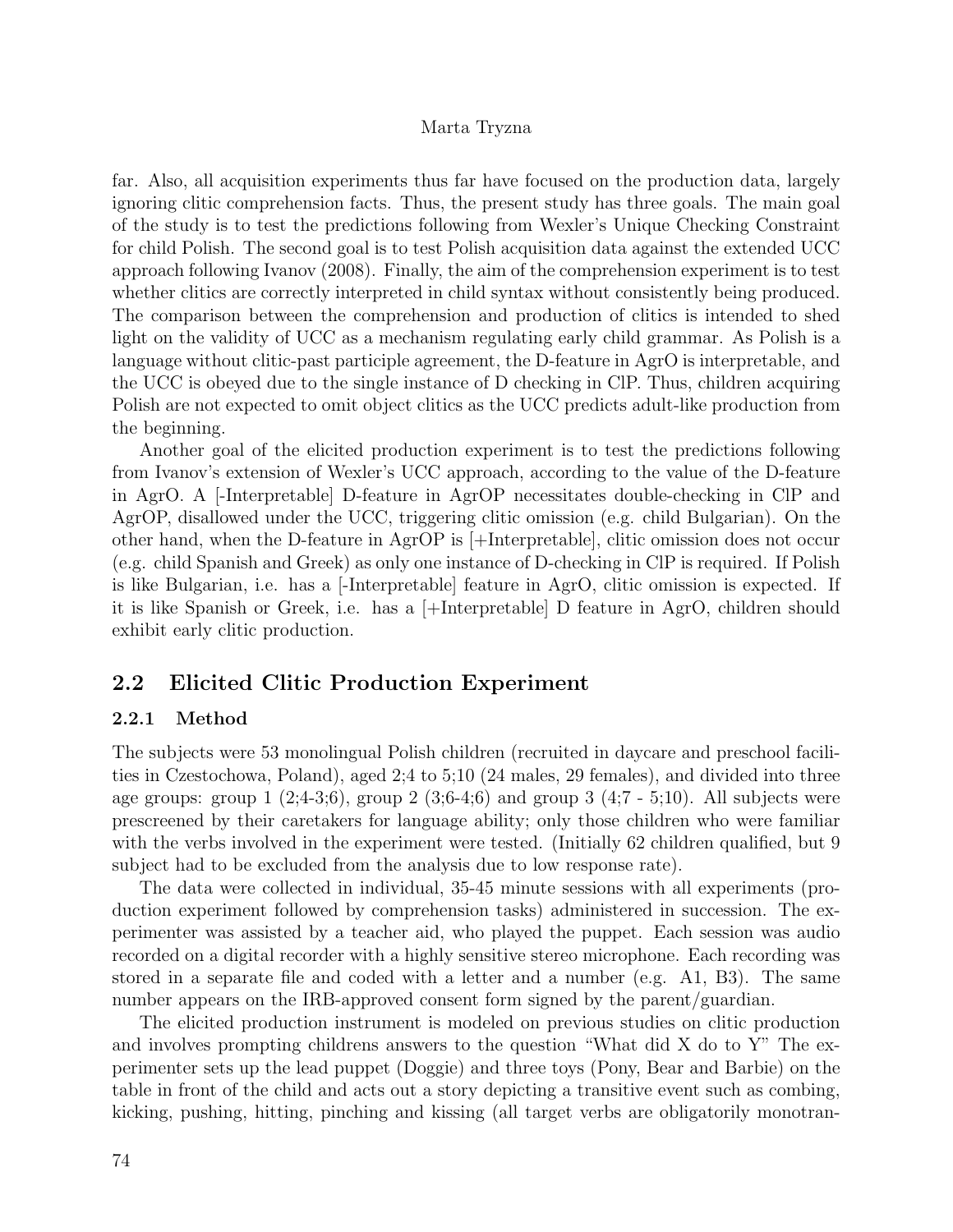Acquisition of Object Clitics in Child Polish: Evidence for D-Linking

sitive). After one toy performs an action affecting another toy, e.g. Pony kicks Bear, the lead puppet (played by an assistant) asks the child: "What did Pony do to Bear?" The task involves 6 trials in a randomized order, each eliciting a different verb.

## 2.2.2 Results

In the elicited production task, two hypotheses were tested: (1) Polish children produce clitics from the beginning, and (2) non adult-like clitic production is due to a syntactic rather than a pragmatic deficiency. In other words, children who do not produce clitics are more likely to omit them rather than substitute them with a full DP. As seen in Table 1, the response rate in the production task was exceptionally high (80-100%), as evidenced by the low percentage of random and blank responses. In terms of target responses, the percentage is low in Group 1 (less than a fifth) and increases successively by 20% and then 30% in the older groups (over 40% and over 70% respectively).

Table 1: Summary of responses in the clitic production experiment

|                       |        | Target   Substitution   Omission   Random |        |        | Total  |
|-----------------------|--------|-------------------------------------------|--------|--------|--------|
| Group 1               | 0.1739 | 0.0217                                    | 0.6087 | 0.1956 | 1.0000 |
| Group $2 \mid 0.4167$ |        | 0.0741                                    | 0.3241 | 0.1852 | 1.0000 |
| Group $3 \mid 0.7083$ |        | 0.0694                                    | 0.2222 | 0.0000 | 1.0000 |

At the same time, DP substitution is low across all age groups (2-7%), while omission rate is initially high (60%), decreasing to less than a quarter of the responses in the oldest group. It appears that children who produce clitics in an adult-like manner consistently use correct person and gender agreement and place the clitic post-verbally. As the results in Table 2 below indicate, clitic production significantly increases with age.

Table 2: Age effect in production

|       | Effect   Num DF   Den DF   F Value   $Pr > F$ |       |                |
|-------|-----------------------------------------------|-------|----------------|
| Group |                                               | 33.59 | $\vert$ <.0001 |

Thus, while young speakers of Polish are more likely to omit clitics, the older ones (4;6 and above) produce clitics consistently.

#### 2.2.3 Discussion

As illustrated by the results above, children acquiring Polish do not produce object clitics from the beginning and are more likely to omit rather than to substitute clitics. The fact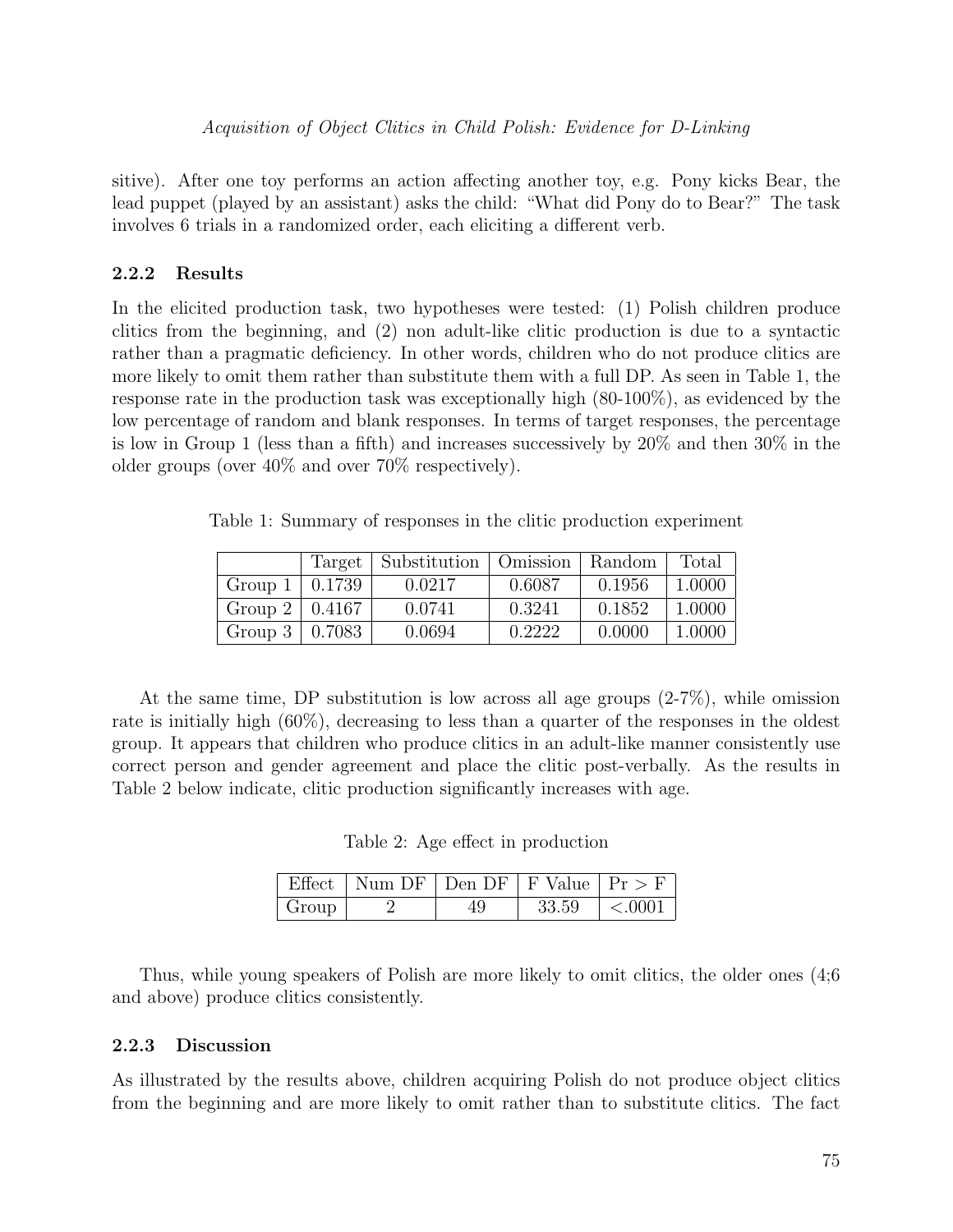that Polish children omit clitics goes against the predictions following from the UCC. At the same time, in order to maintain the analysis based on Unique Checking it seems necessary to adopt Ivanov's extension of Wexler's theory and conclude that Polish, like Bulgarian, has an uninterpretable D-feature in AgrO, which necessitates double checking of the D-feature on the pro clitic associate in AgrO and in ClP, thus violating the UCC and triggering clitic omission. However, such a conclusion is unsupported by independent syntactic evidence for the uninterpretability of the D-feature in AgrO in Polish. Until such evidence can be found, conclusions based on Ivanov's extension of Wexler's theory remain highly stipulative.

## 2.3 Clitic Comprehension Experiment

## 2.3.1 Goals

This experiment tests whether young monolingual learners of Polish can comprehend object clitics in a pre-verbal position higher than the clitic phrase and following the first constituent (i.e. a topicalized DP). Moreover, by comparing clitic production to clitic comprehension results, the experiment attempts to show that syntactic mechanisms involved in clitics placement are available to children early on, and that there may be other constraints, of pragmatic nature, which come into play when clitic production is delayed with respect to clitic comprehension. Clitic comprehension is expected to precede clitic production, or, in other words, clitic production is predicted not to occur before there is evidence of clitic comprehension.

## 2.3.2 Method

The test instrument is a Truth Value Judgment Task modeled on Crain & Thornton (2000) involving alternating monotransitive-reflexive verbs such as dry, cover, comb, hide, dress, and pick up. Test items depict a situation in which three characters perform an activity as a result of which an action must be taken. For example, Bear, Pony and Barbie go swimming but the water is too cold so they get out and look for towels. Pony has a towel but Bear does not, Bear wants to borrow Ponys towel, Pony refuses and Barbie offers Bear one of her towels and dries him. The lead puppet then comments on the story,"I know what happened. Pony dried him." At this point, knowledge of Principle B should correctly rule out the puppets' interpretation of the story and the child's response should be 'No'. The following is an example of the puppets comment, the truth value of which the child is asked to evaluate.

(2) Konik go pony him.cL dried wytarì. 'Pony dried him.'

As seen in (2), the syntax of the utterance involves the excorporation of the clitic out of the clitic phrase and placement in a higher position in the clause following a topicalized DP Pony. The topicalized subject DP is placed in spec,CP and marked [+cl]. Thus, the clitic must raise out of ClP (i.e. excorporate from the V-cl cluster) in order to check the [+cl] feature in C.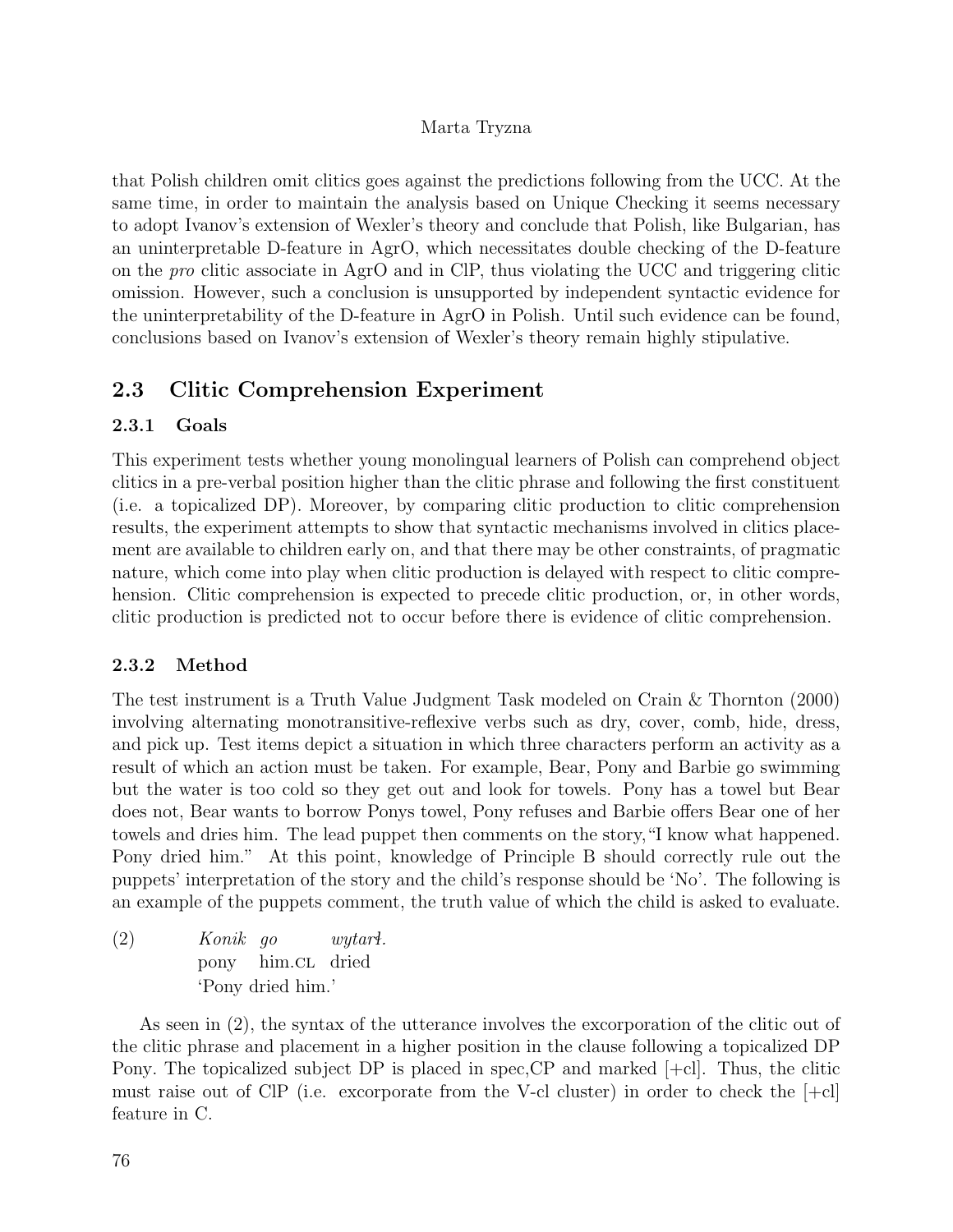Acquisition of Object Clitics in Child Polish: Evidence for D-Linking

Test items are randomized and interspersed with fillers which require a positive answer to avoid negative bias. The test is preceded by a brief training session to ensure that children are comfortable contradicting the puppet.

### 2.3.3 Results

Children acquiring Polish demonstrate high comprehension of object clitics early on, based on their knowledge of Principle B. In other words, they are able to exclude the reflexive interpretation of the object clitic. The following table presents the summary of the results.

|                       | Target | Nontarget | Random | Total  |
|-----------------------|--------|-----------|--------|--------|
| Group 1               | 0.4130 | 0.4203    | 0.1627 | 1.0000 |
| Group $2 \mid 0.7593$ |        | 0.1574    | 0.0833 | 1.0000 |
| Group $3 \mid$        | 0.9444 | 0.0556    | 0.0000 | 1.0000 |

Table 3: Summary of the results in clitic comprehension experiment

With respect to clitic comprehension, the youngest group seems to be at chance level (41%), while the older children display a high comprehension rate of 75% to 94%. Based on this finding, it seems reasonable to interpret the results in terms of clitic comprehension without potential interference from lack of knowledge of Principle B.

Table 4: Statistical tests for clitic comprehension – The SAS System: The mixed procedure solution for fixed effects

| Effect    | Age Group | Estimate  | St. Error | DF | t Value | Pr > t  |
|-----------|-----------|-----------|-----------|----|---------|---------|
| Intercept |           |           |           |    |         |         |
| Group     |           | 0.9444    | 0.04989   | 49 | 18.93   | < .0001 |
| Group     |           | $-0.5126$ | 0.06202   | 49 | $-8.27$ | < .0001 |
| Group     |           | $-0.1852$ | 0.06440   | 49 | $-2.88$ | 0.0060  |

As the results above indicate, Groups 1 and 2 are significantly different from Group 3, while Group 3 is significantly different from zero. The table below shows a significant effect of age in the comprehension experiment.

As seen in Table 5, age is a significant factor in clitic comprehension  $(F=38.39, p<.0001)$ , which implies that as the children get older, their comprehension of clitics is enhanced.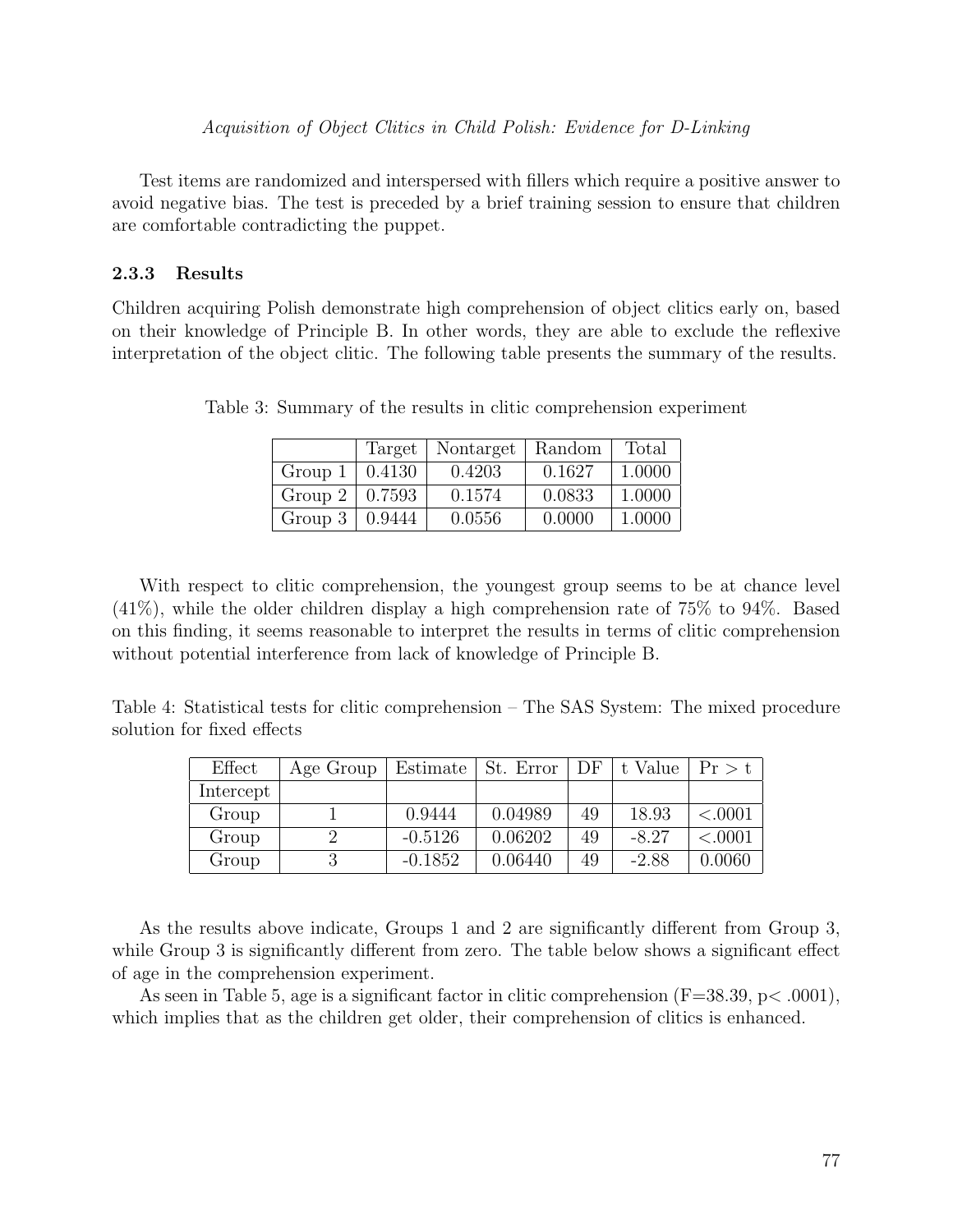Table 5: Age effect in comprehension experiment

|       | Effect   Num DF   Den DF   F Value   $Pr > F$ |       |        |
|-------|-----------------------------------------------|-------|--------|
| Group |                                               | 38.39 | < 0001 |

## 2.4 Comparison between Comprehension and Production Results

## 2.4.1 Group findings

In order to test whether age is a factor in clitic production as compared to comprehension, the average scores from Production and Comprehension Experiments are compared against the age factor and type of task. The response variable is the target response versus nontarget response, while the explanatory variables are child age and task type (comprehension versus production). In Table 6 below, the base level is results of Comprehension Experiment in Age Group 3. At this level, the estimated proportion of target response is 0.9658. The proportion of target responses in Comprehension Experiment is significantly different from Production Experiment. Age groups 1 and 2 are significantly different from age group 3.

| Effect    | Age Group                   | Estimate  | St. Error | DF | t Value  | Pr > t  |
|-----------|-----------------------------|-----------|-----------|----|----------|---------|
| Intercept |                             |           |           |    |          |         |
| Task      |                             | 0.9658    | 0.04003   | 49 | 24.13    | < .0001 |
| Task      | $\mathcal{D}_{\mathcal{A}}$ | $-0.2788$ | 0.03467   | 51 | $-8.04$  | < .0001 |
| Group     |                             |           |           |    |          |         |
| Group     | $\mathcal{D}_{\mathcal{A}}$ | $-0.5196$ | 0.04486   | 49 | $-11.56$ | < .0001 |
| Group     | 3                           | $-0.2384$ | 0.04659   | 49 | $-5.12$  | < .0001 |

Table 6: Production versus comprehension across age groups

As seen in Table 7 below, both age group and task type (comprehension and production) are significant terms (p<.0001).

Table 7: Age and task type in production versus comprehension

| Effect | $\mid$ Num DF $\mid$ Den DF $\mid$ F Value $\mid$ Pr $>$ F |    |       |            |
|--------|------------------------------------------------------------|----|-------|------------|
| Task   |                                                            |    | 64.69 | < .0001    |
| Group  |                                                            | 49 | 70.67 | ${<}.0001$ |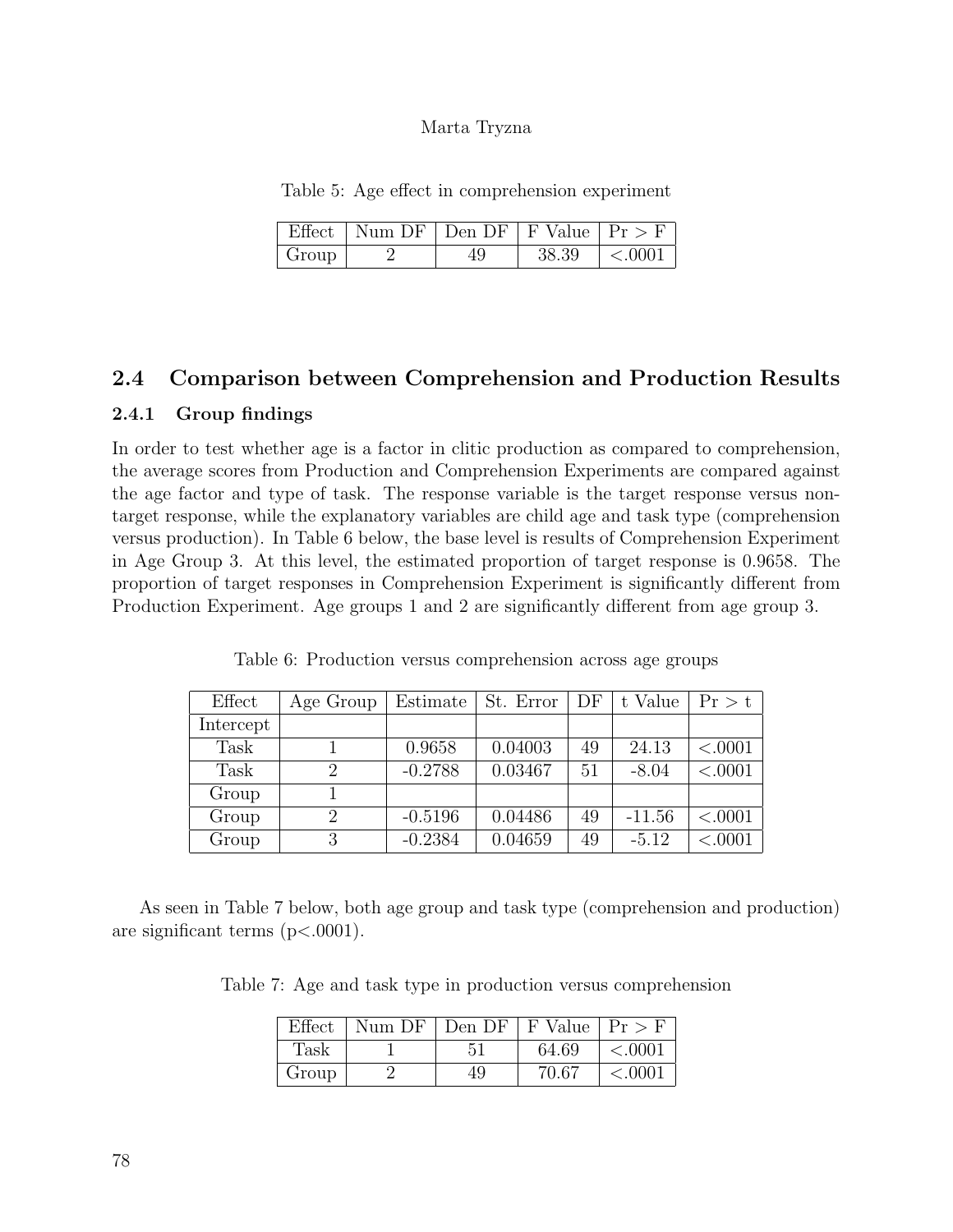In order to better illustrate the rate of production in comparison to comprehension, the average group scores were plotted on a line graph (Figure 1 below). An interaction term between task and age group is not significant. This indicates that the effect of age group does not differ much by task, which can be seen in the graph below as well.



Figure 1: Production versus comprehension across age groups

Thus, from the results above it appears that there is no interaction between the task and the age group. In other words, comprehension appears to be dissociated from production although they both depend on age. At the same time, comprehension score is a significant predictor of the results in the production experiment. Thus, in addition to age as an explanatory variable, performance on the comprehension task is also an important indicator of target-like clitic production (cf. Table 8 below).

Table 8: Comprehension and age as predictors of clitic production

| Effect | Num DF   Den DF   F Value   $Pr > F$ |      |         |
|--------|--------------------------------------|------|---------|
| Task   |                                      | 8.22 | < .0001 |
| Group  | 48                                   | 8.86 | < .0001 |

As Table 8 shows, both predictors of production are significant in this case: task  $2 \frac{p}{\epsilon}$ .0061) and Age Group ( $p<$  .0005), which suggests that clitic production depends both on children's age and performance on the comprehension task.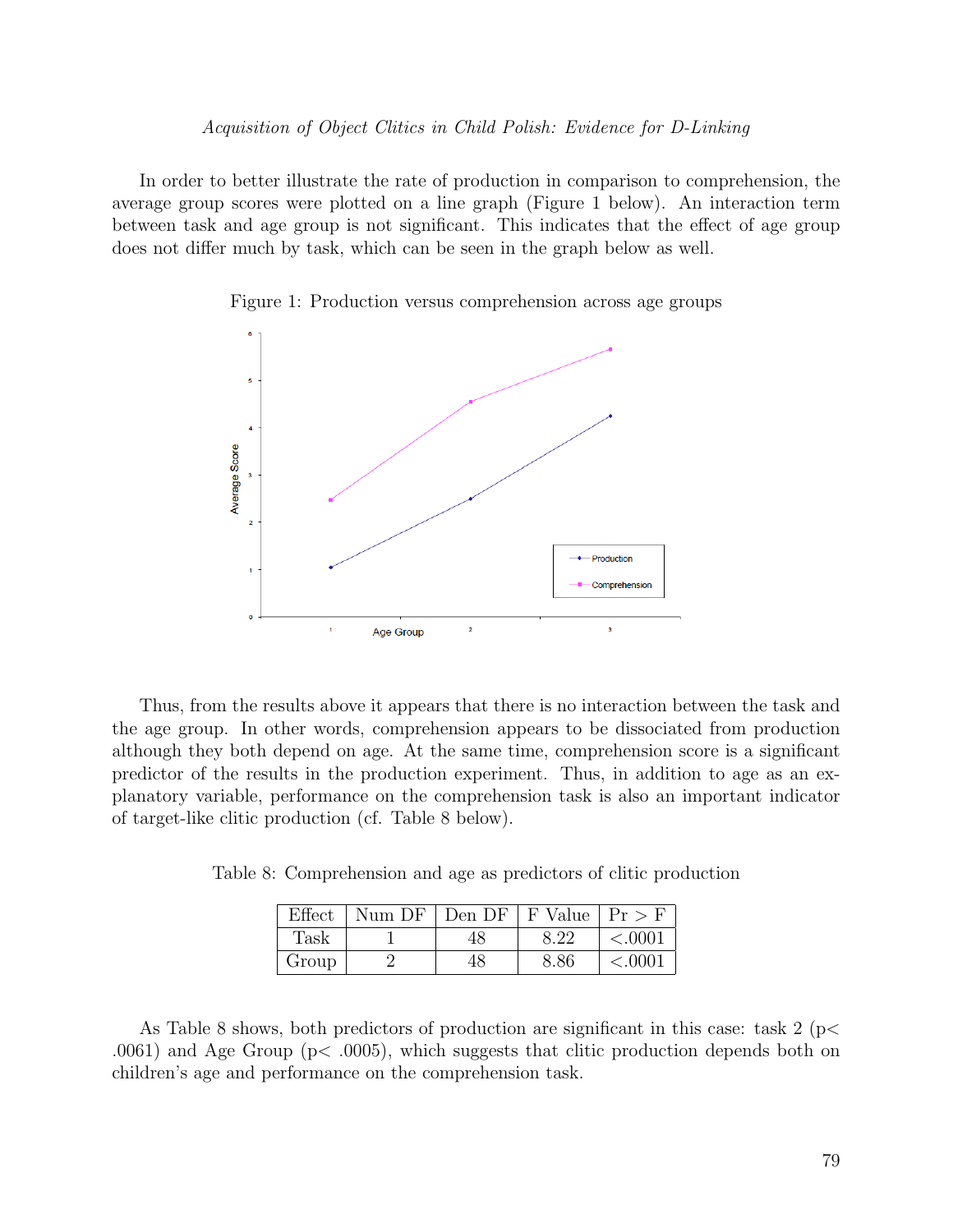## 2.4.2 Individual results

In order to further explore the relationship between comprehension and production, individual results are plotted on a graph (Figure 2).

Figure 2: A comparison between clitic comprehension and production: individual results



Figure 2 presents the comparison of raw scores from the comprehension and the production experiments. The X axis represents production and the Y axis represents comprehension (out of 6 trials each).

As Figure 2 shows, almost without exception, the children who score low on comprehension (4 trials or less) exhibit low clitic production (4 trials or less), which confirms the earlier group findings. Also, the combined results seem to pattern into three stages of acquisition: stage 1 with low clitic comprehension and production, stage 2 with high clitic comprehension/low production and stage 3 with high comprehension and production. More importantly, children do not seem to exhibit (with one exception) clitic production without comprehension, as shown by lack of intersecting points in the lower right quarter of the graph.

## 2.5 Discussion

The group results of the Comprehension Experiment, with the youngest group significantly different in comprehension from the older groups, indicate that clitic comprehension is a function of age, but also that adult-like clitic comprehension is achieved by the age of 4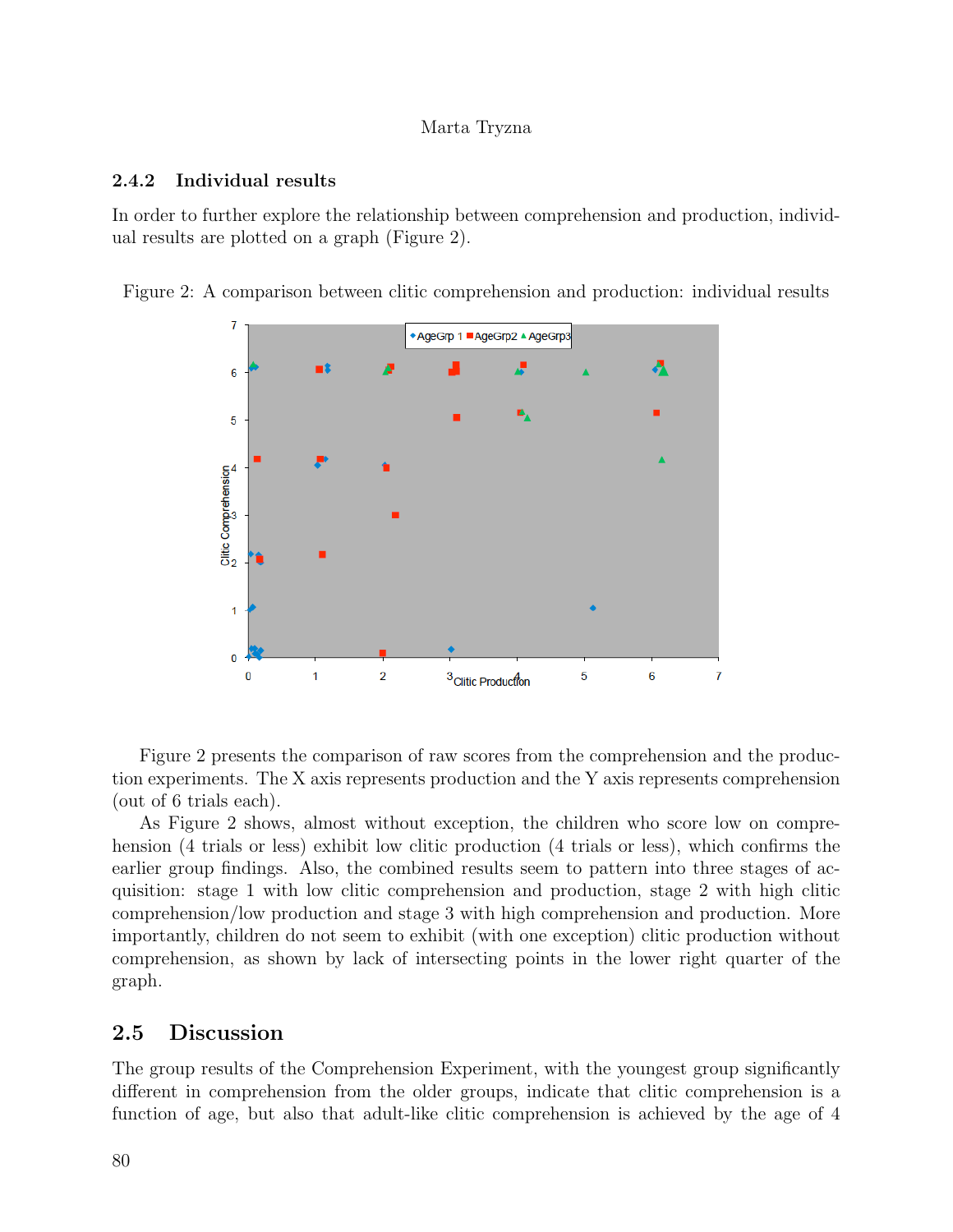(min. 75% accuracy). Given that Polish children show early knowledge of Principle B and that object clitic comprehension occurs even in the youngest age group  $(40\%)$ , it appears that children are able to calculate clitic referentiality early on. One explanation, in line with Borer & Rohrbacher's (2002) Maturation Hypothesis, involves D-linking as a dominating interpretive mechanism in child language. As Borer & Rohrbacher (2002) argue, D-linking assigns range to functional heads without the use of grammatical formatives or head features, eliminating the need for their phonological realization or movement of lexical heads. Consequently, such formatives as determiners and complementizers are omitted in child language, while verbs (i.e. lexical heads) lack head features and resist movement.

One of the central claims of the Maturation Hypothesis is that properties of grammar are biologically programmed and emerge gradually after a certain period of development, so that until a particular grammatical formative is acquired (e.g. clitic phrase), it remains underspecified for features in the syntax and cannot be spelled out (remains phonologically null). Syntactically unanchored functional categories must necessarily be D-linked for interpretation. The following section addresses these theoretical questions in light of the individual results observed in this study.

The comparison of individual results from comprehension and production experiments indicates that clitic production is extremely unlikely in the absence of evidence of comprehension. Thus, knowledge of Principle B seems to be a prerequisite for object clitic production. At the same time, production must be dissociated from comprehension as it seem to emerge after comprehension (i.e. clitic comprehension precedes clitic production). It is also evident that children fall into three categories with respect to production and comprehension of clitics. At the early stage both comprehension and production are low, at the middle stage comprehension emerges but there is little evidence of production, and at the final stage, both comprehension and production become adult-like.

The present findings, which demonstrate that children who do not produce clitics are nevertheless able to correctly interpret them syntactically and pragmatically, undermine the UCC-based approach. If children can consistently parse an utterance containing a pre-verbal clitic following a topicalized constituent, the D-feature must be checked more than once in their syntax. However, children who comprehend clitics may not consistently produce them in obligatory environments. Thus, clitic omission in speech is not strong evidence of the operability of the UCC in the light of evidence of clitic comprehension. An alternative account, in line with Borer & Rohrbacher (2002) would be to consider the clitic phrase open to D-linking as long as the morpho-phonology is not consistently produced (i.e. fully acquired). Following Borer & Rohrbacher, I assume that all functional projections are present from the beginning, while head features might remain underspecified. At a particular developmental stage the child becomes aware that head features must be phonologically realized, but the matching of appropriate phonological realization to the features may not have been achieved. Given this awareness, children might avoid using the relevant forms as they lack certainty as to the appropriateness of the phonological realizations of the specific head features. Rather than making errors, children are likely to omit those forms. In the absence of phonologically realizable grammatical formatives, children utilize another UG strategy for licensing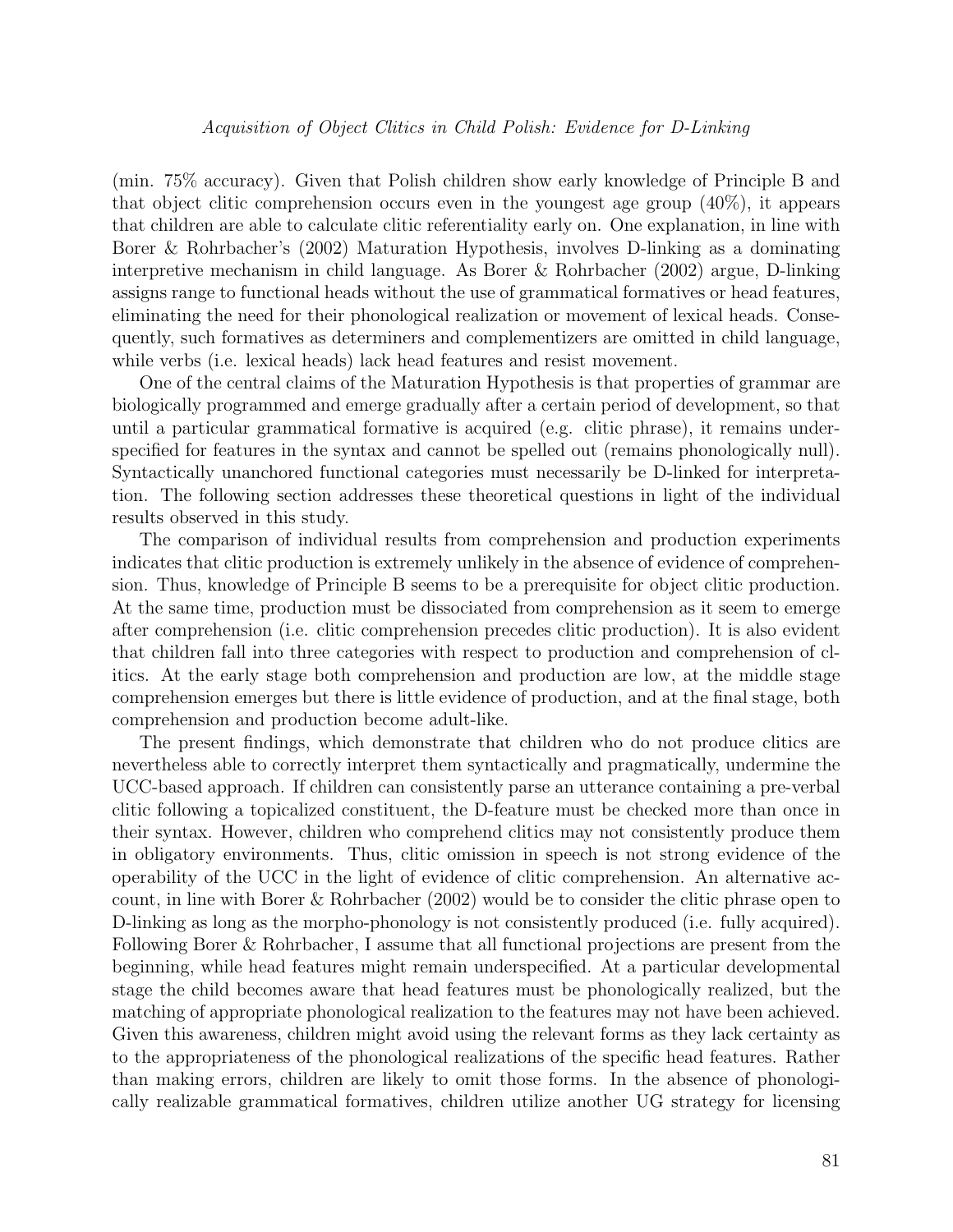functional heads, namely D-linking.

D-linking is a mechanism which does not involve the movement of lexical heads to support head features nor does it involve phonological realization of those features. Thus, when D-linking is used to assign range to functional open values, grammatical formatives such as tense, agreement or determiners are omitted. Although, for example, determiners do not require movement, the specific feature value associated with the phonological realization of determiners must be acquired, and until then the child will omit determiners and use Dlinking to assign range to a null D. By analogy, object clitics as functional heads might not initially be associated with the feature value [+referential]. A null clitic may be D-linked for interpretation and therefore omitted. It seems that the existence of developmental stages identified in the present study, whereby children progress from a low comprehension/low production stage, through a high comprehension/low production stage, finally reaching a high comprehension and production stage, illustrates the acquisition mechanism which relies on mapping of the functional category (object clitic) onto its morpho-phonological representation, its proper identification in discourse (clitic comprehension) and ultimately its realization (clitic production).

Borer & Rohrbacher further observe that even when children do learn particular morphophonological representations, they use them conservatively in order to avoid making errors. This may explain the gap between clitic comprehension and production found in the present study, where children who exhibit adult-like comprehension of object clitics do not necessarily produce them consistently. A theory which assumes that functional projections are available to the child and that the act of learning how to phonologically realize a head feature necessarily precedes its consistent production seems to successfully account for the findings in this study. In particular, children who do not comprehend clitics, i.e. do not show awareness of the phonological realization of referentiality, do not produce them either. This implies that the availability of the syntactic structure and the maturation of pragmatic constraints must be coupled with the acquisition of relevant morpho-phonology for the child to be able to realize referentiality encoded on object clitics.

## 3 Conclusions

In sum, the childrens inability to produce clitics does not seem to stem from a deficit at the syntax-pragmatics interface. Rather, evidence of clitic comprehension and early knowledge of Principle B are evidence that the syntactic and the pragmatic mechanisms required for clitic interpretation are available to the child. The delay in clitic production may be due to the D-linking mechanism to which the child defaults as long as any uncertainty persists as to the realization of the morpho-phonological material necessary to produce a functional element such as object clitic.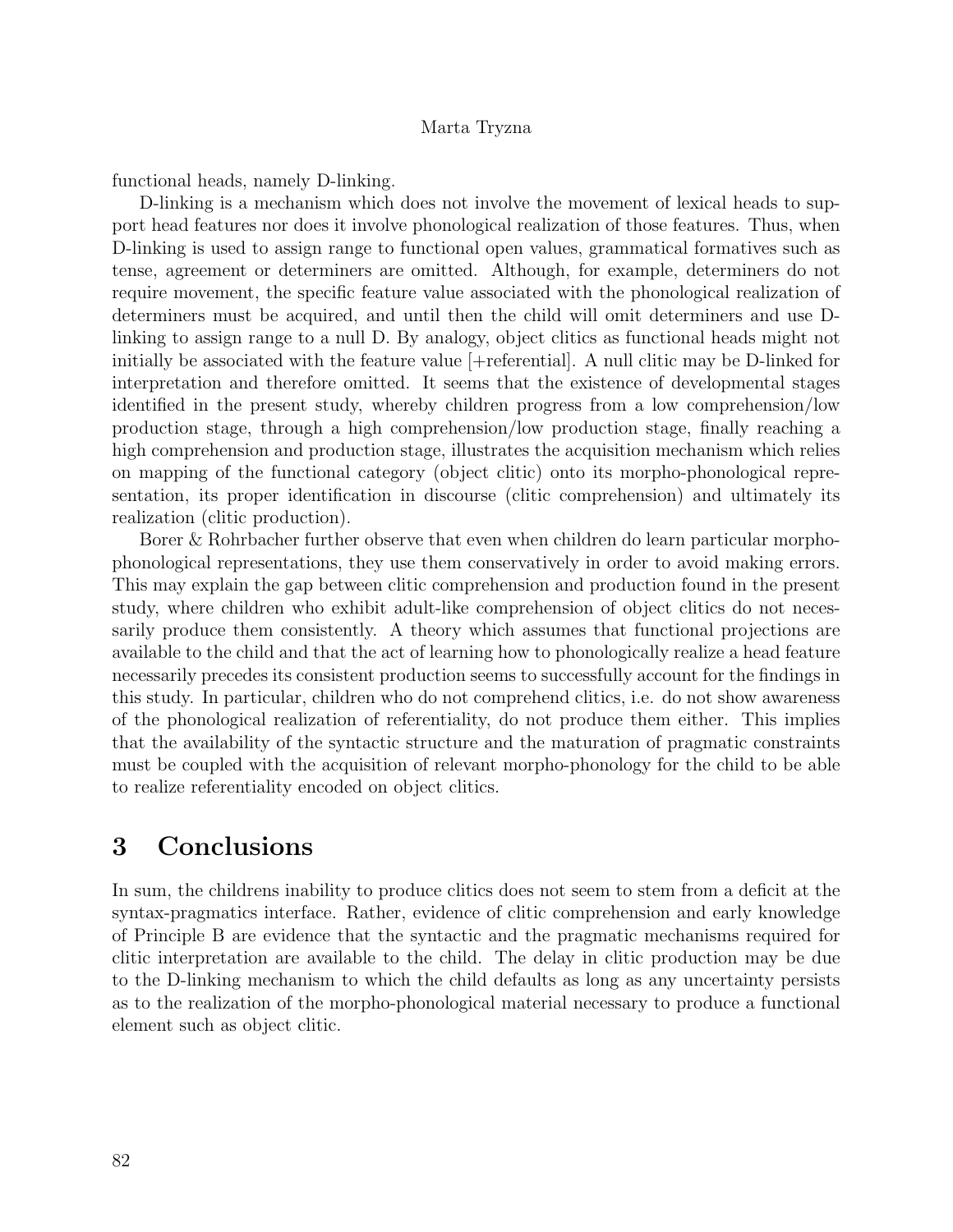#### References

- Avram, Larisa. 1999. Clitic Omission in Child Language and Multiple Spell-Out. Poster presented at GALA 1999, University of Potsdam.
- Babyonyshev, Maria & Stefania Marin. 2005. The Acquisition of Object Clitic Constructions in Romanian. In Randall Scott Gess & Edward J. Rubin (eds.), Theoretical and experimental approaches to Romance linguistics, 21-40. Amsterdam: John Benjamins.
- Belletti, Adriana. 2001. Agreement Projections. In Mark Baltin & Chris Collins (eds.), The Handbook of Comtemporary Syntactic Theory, 483-510. Oxford: Blackwell Publishing.
- Borer, Hagit & Bernhard Rohrbacher. 2002. Minding the Absent: Arguments for the Full Competence Hypothesis. *Language Acquisition* 10(2): 123-175.
- Cardinaletti, Anna & Michal Starke. 1999. The typology of structural deficiency: A case study of the three classes of pronouns. In Henk van Riemsdjik (ed.), Clitics in the languages of Europe, 145-233. New York: Mouton de Gruyter, 1999
- Chomsky, Noam. 1995. The Minimalist Program. Cambridge, MA: MIT Press.
- Chomsky, Noam. 2001. Derivation by phase. In Michael Kenstowicz (ed.), Ken Hale: A Life in Language, 1-52. Cambridge, MA: MIT Press.
- Corver, Norbert & Denis Delfitto. 1993. Feature Asymmetry and the Nature of Pronoun Movement. Ms., Tilburg University and Utrecht University.
- Franks, Steven. 1995. Parameters of Slavic Morphosyntax. New York: Oxford University Press.
- Franks, Steven & Tracy Holloway King. 2000. A Handbook of Slavic Clitics. New York: Oxford University Press.
- Franks, Steven & Gerald Greenberg. 1994. The Functional Structure of Slavic Clauses. In Jindřich Toman (ed.), Proceedings of the Workshop on Functional Categories in Slavic Syntax, 77-108. Ann Arbor, MI: Michigan Slavic Publications, University of Michigan.
- Guéron, Jacqueline & Teun Hoekstra.  $1988$ . T-chains and constituent structure of auxiliaries. In Anna Cardinalettii, Guglielmo Cinque & Giuliana Giusti (eds.), Constituent Structure, 35-99. Dordrecht: Foris.
- Haegeman, Liliane. 1996. The typology of syntactic positions: L-relatedness and the A/A distinction. In Werner Abraham et al. (eds.), Minimal Ideas: Syntactic studies in the minimalist framework, 141-166. Amsterdam: John Benjamins.
- Hoekstra, Teun & Nina Hyams. 1995. The Syntax and Interpretation of Dropped Categories in Child Language: A Unified Account. *Proceedings of the 14th West Coast Conference* on Formal Linguistics:123-136.
- Hoekstra, Teun & Nina Hyams. 1998. Aspects of root infinitives. Lingua 106: 81-112.
- Ivanov, Ivan. 2008. L1 Acquisition of Bulgarian Object Clitics: Unique Checking Constraint or Failure to Mark Referentiality. In Harvey Chan, Heather Jacob & Enkeleida Kapia (eds.), BUCLD 32: Proceedings of the 32nd annual Boston University Conference on Language Development, 189-200. Somerville, MA: Cascadilla Press.
- Kayne, Richard S. 1989. Facets of Romance past participle agreement. In Paola Benincà (ed.), Dialect Variation and the Theory of Grammar, 85-104. Dordrecht: Foris